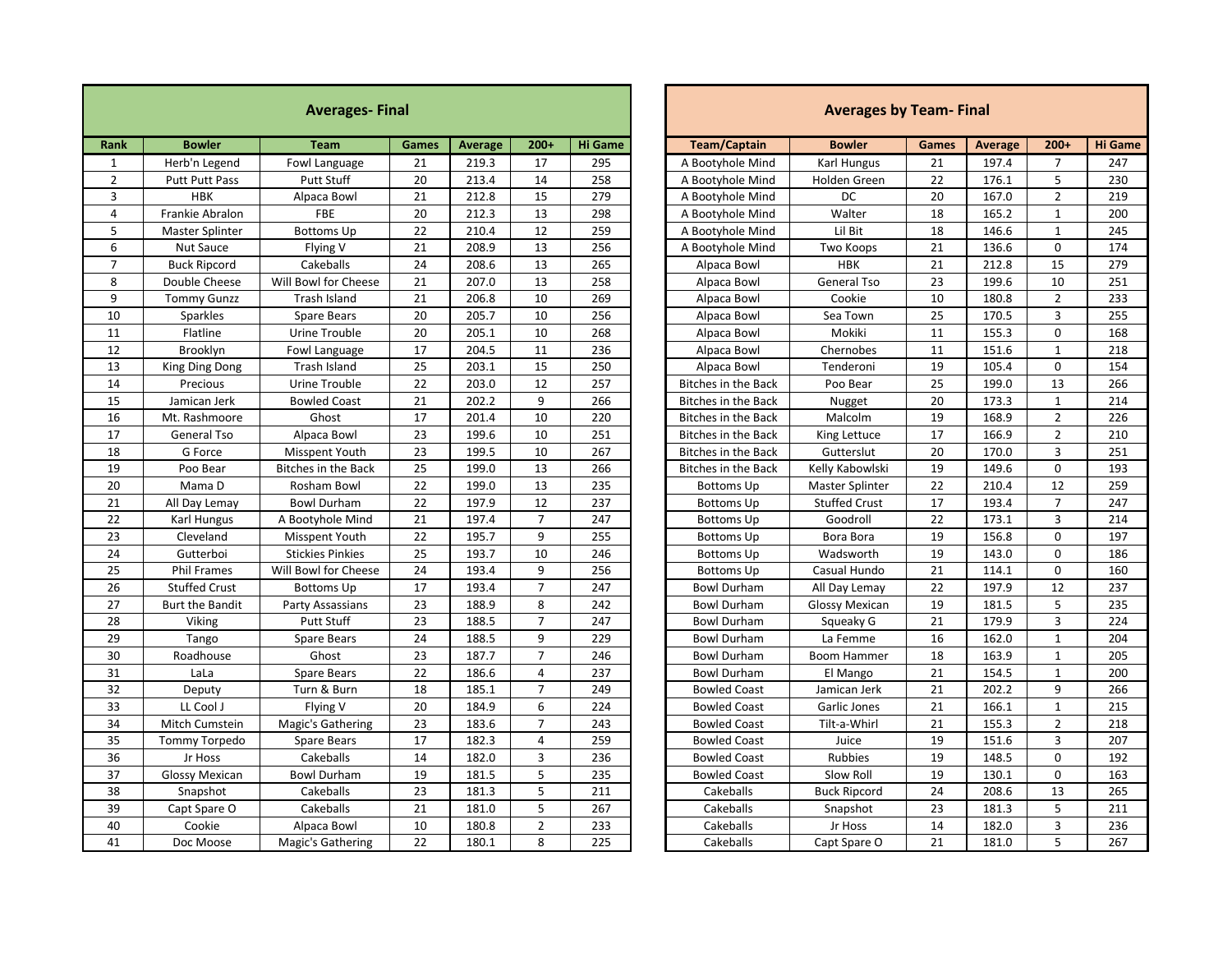| Rank            | <b>Bowler</b>       | <b>Team</b>                | <b>Games</b>    | <b>Average</b> | $200+$                  | <b>Hi Game</b>   | Team/Captain      | <b>Bowler</b>            | Games           | <b>Average</b> | $200+$           | <b>Hi Game</b> |
|-----------------|---------------------|----------------------------|-----------------|----------------|-------------------------|------------------|-------------------|--------------------------|-----------------|----------------|------------------|----------------|
| 42              | Squeaky G           | <b>Bowl Durham</b>         | 21              | 179.9          | 3                       | 224              | Cakeballs         | <b>Titty Bang Bang</b>   | 21              | 133.7          | $\Omega$         | 188            |
| 43              | Lefty               | Turn & Burn                | 18              | 179.4          | 5                       | 234              | Cakeballs         | Cupcake                  | 17              | 128.2          | 0                | 175            |
| 44              | Eggroll             | Flying V                   | 21              | 179.1          | 6                       | 232              | Disco Turkeys     | <b>Rick Vaughn</b>       | 19              | 168.0          | $\mathbf{1}$     | 229            |
| 45              | T\$                 | Rosham Bowl                | 18              | 178.2          | 6                       | 232              | Disco Turkeys     | Space Farmer             | 20              | 164.7          | $\overline{2}$   | 218            |
| 46              | T-Mater             | Flying V                   | 20              | 177.9          | $\overline{2}$          | 213              | Disco Turkeys     | Just Jerry               | 21              | 155.1          | $\mathbf 1$      | 223            |
| 47              | Twisted T           | Turn & Burn                | 22              | 177.6          | $\mathbf{1}$            | 214              | Disco Turkeys     | <b>Bobby Blue Beetle</b> | $21\,$          | 142.8          | $\mathbf 0$      | 165            |
| 48              | Mountain Man        | Flying V                   | 20              | 177.5          | $\overline{2}$          | 235              | Disco Turkeys     | Plan D                   | 18              | 119.9          | $\mathsf 0$      | 174            |
| 49              | G Unit              | Spare Bears                | 21              | 177.2          | $\overline{2}$          | 222              | Disco Turkeys     | <b>Bowl Murray</b>       | 21              | 114.6          | $\mathbf 0$      | 153            |
| 50              | Holden Green        | A Bootyhole Mind           | 22              | 176.1          | 5                       | 230              | FBE               | Frankie Abralon          | 20              | 212.3          | 13               | 298            |
| 51              | Savvy               | Ghost                      | 28              | 176.0          | 6                       | 225              | <b>FBE</b>        | Triple G                 | 22              | 172.6          | $\mathsf 3$      | 221            |
| 52              | Mt. Averest         | <b>FBE</b>                 | 17              | 174.7          | $\overline{2}$          | 204              | FBE               | Lobsterman               | 20              | 172.6          | $\overline{2}$   | 236            |
| 53              | Potato Thumb        | Putt Stuff                 | 20              | 174.2          | $\overline{\mathbf{4}}$ | 224              | FBE               | Mt. Averest              | 17              | 174.7          | $\overline{2}$   | 204            |
| 54              | Cro Magnon          | <b>Urine Trouble</b>       | $\overline{20}$ | 174.0          | 3                       | 220              | FBE               | <b>Hot Gravy</b>         | 20              | 152.6          | 0                | 194            |
| 55              | Nugget              | Bitches in the Back        | 20              | 173.3          | $\mathbf{1}$            | 214              | FBE               | Crowbar                  | 21              | 122.9          | $\pmb{0}$        | 167            |
| 56              | Goodroll            | <b>Bottoms Up</b>          | 22              | 173.1          | 3                       | 214              | Flying V          | Nut Sauce                | 21              | 208.9          | 13               | 256            |
| 57              | Daniel Deisel       | Rosham Bowl                | 19              | 172.8          | $\mathbf{3}$            | 211              | Flying V          | LL Cool J                | 20              | 184.9          | $\boldsymbol{6}$ | 224            |
| 58              | Triple G            | FBE                        | 22              | 172.6          | $\mathbf{3}$            | 221              | Flying V          | Mountain Man             | 20              | 177.5          | $\overline{2}$   | 235            |
| 59              | Lobsterman          | FBE                        | 20              | 172.6          | $\overline{2}$          | 236              | Flying V          | T-Mater                  | 20              | 177.9          | $\overline{2}$   | 213            |
| 60              | Cyngus Xi           | Party Assassians           | 19              | 172.3          | $\mathbf{3}$            | 235              | Flying V          | Eggroll                  | 21              | 179.1          | $\boldsymbol{6}$ | 232            |
| 61              | Tron                | Rosham Bowl                | $\overline{13}$ | 171.0          | $\overline{2}$          | $\overline{210}$ | Flying V          | <b>MmmWaffles</b>        | 18              | 115.5          | $\mathbf 0$      | 146            |
| 62              | Capt Insanal        | Misspent Youth             | 22              | 170.7          | 3                       | 225              | Fowl Language     | Herb'n Legend            | 21              | 219.3          | 17               | 295            |
| 63              | Sea Town            | Alpaca Bowl                | $\overline{25}$ | 170.5          | $\mathbf{3}$            | 255              | Fowl Language     | Brooklyn                 | 17              | 204.5          | 11               | 236            |
| 64              | Smash Jackson       | Fowl Language              | 21              | 170.3          | $\overline{2}$          | 242              | Fowl Language     | Smash Jackson            | $21\,$          | 170.3          | $\overline{2}$   | 242            |
| 65              | Gutterslut          | Bitches in the Back        | 20              | 170.0          | $\mathbf{3}$            | 251              | Fowl Language     | Shifter Paul             | 22              | 157.5          | 0                | 179            |
| 66              | Trash Island        | Trash Island               | 15              | 169.6          | $\overline{2}$          | 226              | Fowl Language     | Das Ducken               | 10              | 136.4          | 0                | 172            |
| 67              | Malcolm             | <b>Bitches in the Back</b> | 19              | 168.9          | $\overline{2}$          | 226              | Fowl Language     | Ruby Canary              | 17              | 153.8          | $\mathbf{1}$     | 200            |
| 68              | Rick Vaughn         | Disco Turkeys              | 19              | 168.0          | $\mathbf{1}$            | 229              | Fowl Language     | Hexy                     | 12              | 138.9          | $\mathsf 0$      | 171            |
| 69              | Niner               | Will Bowl for Cheese       | 22              | 167.9          | 3                       | 258              | Ghost             | Mt. Rashmoore            | 17              | 201.4          | 10               | 220            |
| 70              | <b>Whiskey Pete</b> | <b>Misspent Youth</b>      | 16              | 167.6          | $\mathbf{1}$            | 203              | Ghost             | Roadhouse                | 23              | 187.7          | $\overline{7}$   | 246            |
| 71              | <b>DC</b>           | A Bootyhole Mind           | 20              | 167.0          | $\overline{2}$          | 219              | Ghost             | Savvy                    | 28              | 176.0          | 6                | 225            |
| 72              | King Lettuce        | Bitches in the Back        | 17              | 166.9          | $\overline{2}$          | 210              | Ghost             | Swanny                   | $\overline{22}$ | 156.2          | $\mathbf{1}$     | 220            |
| 73              | Garlic Jones        | <b>Bowled Coast</b>        | 21              | 166.1          | $\mathbf{1}$            | 215              | Ghost             | Honey Hi Hat             | 14              | 146.6          | 0                | 182            |
| $\overline{74}$ | Walter              | A Bootyhole Mind           | 18              | 165.2          | $\mathbf 1$             | 200              | Ghost             | Pineapple                | 16              | 105.3          | 0                | 158            |
| 75              | Bowlemite           | <b>Putt Stuff</b>          | 22              | 165.1          | $\overline{2}$          | 204              | Magic's Gathering | Mitch Cumstein           | 23              | 183.6          | $\overline{7}$   | 243            |
| 76              | Purple Nurple       | Magic's Gathering          | 20              | 165.1          | $\mathbf{1}$            | 201              | Magic's Gathering | Doc Moose                | 22              | 180.1          | 8                | 225            |
| $\overline{77}$ | Space Farmer        | Disco Turkeys              | 20              | 164.7          | $\overline{2}$          | 218              | Magic's Gathering | Magic                    | 18              | 163.7          | $\mathbf{3}$     | 213            |
| 78              | <b>Boom Hammer</b>  | Bowl Durham                | 18              | 163.9          | $\mathbf{1}$            | 205              | Magic's Gathering | Purple Nurple            | 20              | 165.1          | $\mathbf{1}$     | 201            |
| 79              | Magic               | Magic's Gathering          | 18              | 163.7          | 3                       | 213              | Magic's Gathering | Caspah                   | 25              | 150.1          | $\mathbf{1}$     | 204            |
| 80              | Lil Pickle          | Party Assassians           | 23              | 163.5          | $\overline{2}$          | 246              | Magic's Gathering | <b>CC</b>                | 12              | 118.2          | $\mathbf 0$      | 144            |
| 81              | BrownMichaelCox     | <b>Stickies Pinkies</b>    | 22              | 163.5          | $\mathbf 1$             | 236              | Misspent Youth    | Cleveland                | 22              | 195.7          | 9                | 255            |
| 82              | Mrs. Brady          | Will Bowl for Cheese       | $17\,$          | 162.3          | $\overline{2}$          | 224              | Misspent Youth    | G Force                  | 23              | 199.5          | 10               | 267            |
| 83              | La Femme            | <b>Bowl Durham</b>         | 16              | 162.0          | $\mathbf 1$             | 204              | Misspent Youth    | <b>Whiskey Pete</b>      | $\overline{16}$ | 167.6          | $\mathbf{1}$     | 203            |
| 84              | Dr Thunder          | Rosham Bowl                | 14              | 161.7          | $\overline{2}$          | 210              | Misspent Youth    | Capt Insanal             | 22              | 170.7          | $\mathbf{3}$     | 225            |
| 85              | <b>Beer Hunter</b>  | Turn & Burn                | 20              | 160.7          | $\mathbf{1}$            | 206              | Misspent Youth    | Princess Pinnacle        | 14              | 139.2          | $\Omega$         | 170            |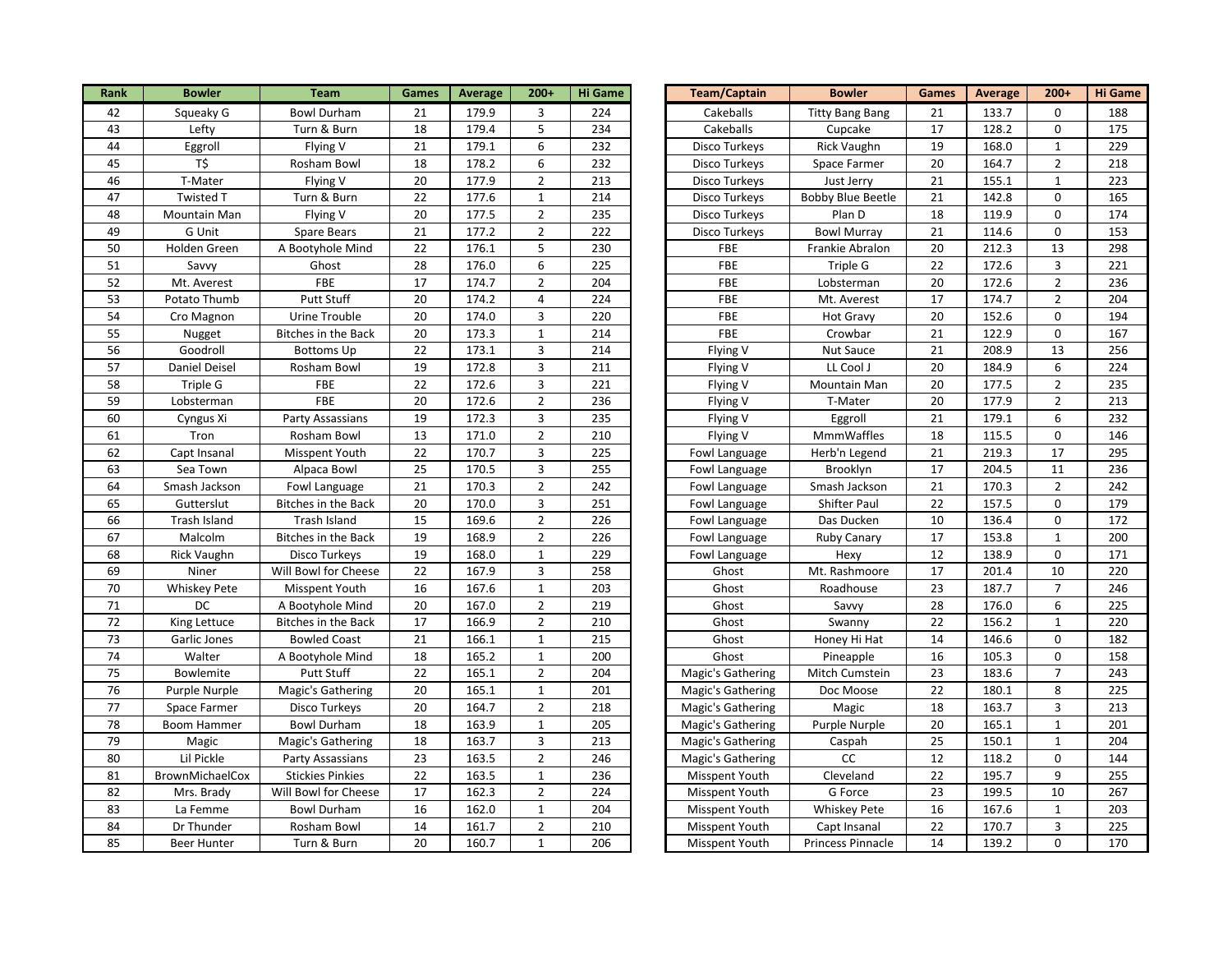| Rank | <b>Bowler</b>            | <b>Team</b>                | Games           | <b>Average</b> | $200+$       | <b>Hi Game</b> | <b>Team/Captain</b>     | <b>Bowler</b>              | Games           | <b>Average</b> | $200+$              | <b>Hi Game</b> |
|------|--------------------------|----------------------------|-----------------|----------------|--------------|----------------|-------------------------|----------------------------|-----------------|----------------|---------------------|----------------|
| 86   | Ice Ice Mary             | Urine Trouble              | 19              | 158.3          | 0            | 184            | Misspent Youth          | Chatty                     | 23              | 126.5          | $\mathbf 0$         | 185            |
| 87   | Shifter Paul             | Fowl Language              | $\overline{22}$ | 157.5          | 0            | 179            | Party Assassians        | Burt the Bandit            | 23              | 188.9          | 8                   | 242            |
| 88   | Bora Bora                | <b>Bottoms Up</b>          | 19              | 156.8          | 0            | 197            | Party Assassians        | Cyngus Xi                  | 19              | 172.3          | $\mathbf{3}$        | 235            |
| 89   | sticky fingers           | <b>Stickies Pinkies</b>    | 17              | 156.2          | $\mathbf{1}$ | 223            | Party Assassians        | Lil Pickle                 | 23              | 163.5          | $\overline{2}$      | 246            |
| 90   | Swanny                   | Ghost                      | 22              | 156.2          | $1\,$        | 220            | Party Assassians        | <b>Big Party</b>           | 19              | 145.5          | $\mathsf 0$         | 186            |
| 91   | Tilt-a-whirl             | <b>Bowled Coast</b>        | 21              | 155.3          | $\mathbf 2$  | 218            | Party Assassians        | Sledgehammer               | 19              | 142.3          | $\mathsf{O}\xspace$ | 191            |
| 92   | Mokiki                   | Alpaca Bowl                | 11              | 155.3          | 0            | 168            | Party Assassians        | Luna                       | 17              | 137.4          | $\mathbf 0$         | 177            |
| 93   | Just Jerry               | Disco Turkeys              | 21              | 155.1          | $\mathbf 1$  | 223            | <b>Putt Stuff</b>       | Putt Putt Pass             | 20              | 213.4          | 14                  | 258            |
| 94   | God of Tunder            | Rosham Bowl                | 12              | 155.1          | $\mathbf{1}$ | 201            | <b>Putt Stuff</b>       | Viking                     | 23              | 188.5          | $\overline{7}$      | 247            |
| 95   | Sad Julien               | <b>Stickies Pinkies</b>    | 15              | 154.6          | 0            | 193            | <b>Putt Stuff</b>       | Potato Thumb               | 20              | 174.2          | $\overline{4}$      | 224            |
| 96   | El Mango                 | <b>Bowl Durham</b>         | 21              | 154.5          | $\mathbf{1}$ | 200            | <b>Putt Stuff</b>       | Bowlemite                  | 22              | 165.1          | $\overline{2}$      | 204            |
| 97   | 8 Bit                    | Urine Trouble              | $\overline{22}$ | 154.1          | 0            | 180            | Putt Stuff              | Red XXX                    | 22              | 152.6          | $\mathsf 0$         | 188            |
| 98   | Ruby Canary              | Fowl Language              | 17              | 153.8          | $\mathbf 1$  | 200            | Putt Stuff              | Mac Balls                  | 13              | 146.5          | $\mathsf{O}\xspace$ | 173            |
| 99   | Red XXX                  | <b>Putt Stuff</b>          | 22              | 152.6          | 0            | 188            | Rosham Bowl             | Mama D                     | $\overline{22}$ | 199.0          | 13                  | 235            |
| 100  | <b>Hot Gravy</b>         | FBE                        | 20              | 152.6          | 0            | 194            | Rosham Bowl             | Dr Thunder                 | 14              | 161.7          | $\overline{2}$      | 210            |
| 101  | Chernobes                | Alpaca Bowl                | $\overline{11}$ | 151.6          | $\mathbf{1}$ | 218            | Rosham Bowl             | T\$                        | $\overline{18}$ | 178.2          | 6                   | 232            |
| 102  | Juice                    | <b>Bowled Coast</b>        | 19              | 151.6          | 3            | 207            | Rosham Bowl             | Tron                       | 13              | 171.0          | $\overline{2}$      | 210            |
| 103  | Spare Me                 | Turn & Burn                | 24              | 151.4          | 0            | 189            | Rosham Bowl             | Daniel Deisel              | 19              | 172.8          | $\overline{3}$      | 211            |
| 104  | Lil Lane Master          | Urine Trouble              | $\overline{17}$ | 150.5          | $\mathbf 1$  | 203            | Rosham Bowl             | God of Tunder              | $\overline{12}$ | 155.1          | $\mathbf 1$         | 201            |
| 105  | <b>Island Boy</b>        | Will Bowl for Cheese       | 18              | 150.4          | $\mathbf 1$  | 228            | Rosham Bowl             | <b>Butter Basted Filet</b> | 20              | 119.5          | $\mathbf 0$         | 152            |
| 106  | Caspah                   | Magic's Gathering          | 25              | 150.1          | $\mathbf{1}$ | 204            | Spare Bears             | Sparkles                   | 20              | 205.7          | 10                  | 256            |
| 107  | Kelly Kabowlski          | <b>Bitches in the Back</b> | 19              | 149.6          | 0            | 193            | Spare Bears             | Tango                      | 24              | 188.5          | 9                   | 229            |
| 108  | <b>Rubbies</b>           | <b>Bowled Coast</b>        | 19              | 148.5          | 0            | 192            | Spare Bears             | LaLa                       | $\overline{22}$ | 186.6          | $\overline{4}$      | 237            |
| 109  | Honey Hi Hat             | Ghost                      | 14              | 146.6          | 0            | 182            | Spare Bears             | G Unit                     | 21              | 177.2          | $\overline{2}$      | 222            |
| 110  | Lil Bit                  | A Bootyhole Mind           | 18              | 146.6          | $1\,$        | 245            | Spare Bears             | Tommy Torpedo              | 17              | 182.3          | $\overline{4}$      | 259            |
| 111  | Mac Balls                | Putt Stuff                 | 13              | 146.5          | 0            | 173            | Spare Bears             | Ralphie                    | 16              | 138.4          | $\mathsf 0$         | 164            |
| 112  | Shooter McDabbin         | Trash Island               | 18              | 146.0          | 0            | 186            | <b>Stickies Pinkies</b> | Gutterboi                  | 25              | 193.7          | 10                  | 246            |
| 113  | <b>Big Party</b>         | Party Assassians           | 19              | 145.5          | 0            | 186            | <b>Stickies Pinkies</b> | BrownMichaelCox            | $\overline{22}$ | 163.5          | $\mathbf{1}$        | 236            |
| 114  | Inferno                  | Will Bowl for Cheese       | 18              | 144.2          | 0            | 179            | <b>Stickies Pinkies</b> | <b>Sticky Fingers</b>      | 17              | 156.2          | $\mathbf 1$         | 223            |
| 115  | Wadsworth                | <b>Bottoms Up</b>          | 19              | 143.0          | 0            | 186            | <b>Stickies Pinkies</b> | Sad Julien                 | $\overline{15}$ | 154.6          | $\mathbf 0$         | 193            |
| 116  | <b>Bobby Blue Beetle</b> | Disco Turkeys              | 21              | 142.8          | 0            | 165            | <b>Stickies Pinkies</b> | Marbles                    | 19              | 138.7          | $\mathsf 0$         | 168            |
| 117  | Sledgehammer             | Party Assassians           | 19              | 142.3          | 0            | 191            | <b>Stickies Pinkies</b> | <b>Bird Bones</b>          | 21              | 121.7          | $\mathsf 0$         | 156            |
| 118  | <b>Bates Master</b>      | Trash Island               | $\overline{18}$ | 141.9          | $\mathbf 1$  | 205            | Trash Island            | <b>Tommy Gunzz</b>         | $\overline{21}$ | 206.8          | 10                  | 269            |
| 119  | Princess Pinnacle        | Misspent Youth             | 14              | 139.2          | 0            | 170            | Trash Island            | King Ding Dong             | 25              | 203.1          | 15                  | 250            |
| 120  | Hexy                     | Fowl Language              | 12              | 138.9          | 0            | 171            | Trash Island            | Trash Island               | 15              | 169.6          | $\overline{2}$      | 226            |
| 121  | Marbles                  | <b>Stickies Pinkies</b>    | 19              | 138.7          | 0            | 168            | Trash Island            | <b>Bates Master</b>        | $\overline{18}$ | 141.9          | $\mathbf 1$         | 205            |
| 122  | Ralphie                  | Spare Bears                | 16              | 138.4          | 0            | 164            | Trash Island            | Shooter McDabbin           | $\overline{18}$ | 146.0          | $\mathsf 0$         | 186            |
| 123  | Luna                     | Party Assassians           | 17              | 137.4          | 0            | 177            | Trash Island            | <b>Bullet</b>              | 23              | 125.0          | $\mathsf{O}\xspace$ | 172            |
| 124  | Two Koops                | A Bootyhole Mind           | 21              | 136.6          | 0            | 174            | Turn & Burn             | Deputy                     | 18              | 185.1          | $\overline{7}$      | 249            |
| 125  | Das Ducken               | Fowl Language              | 10              | 136.4          | 0            | 172            | Turn & Burn             | <b>Twisted T</b>           | 22              | 177.6          | $\mathbf 1$         | 214            |
| 126  | <b>Titty Bang Bang</b>   | Cakeballs                  | 21              | 133.7          | 0            | 188            | Turn & Burn             | Lefty                      | 18              | 179.4          | 5                   | 234            |
| 127  | Slow Roll                | <b>Bowled Coast</b>        | 19              | 130.1          | 0            | 163            | Turn & Burn             | <b>Beer Hunter</b>         | $\overline{20}$ | 160.7          | $\mathbf{1}$        | 206            |
| 128  | Cupcake                  | Cakeballs                  | $\overline{17}$ | 128.2          | 0            | 175            | Turn & Burn             | Spare Me                   | $\overline{24}$ | 151.4          | $\mathsf 0$         | 189            |
| 129  | Chatty                   | Misspent Youth             | 23              | 126.5          | $\mathbf 0$  | 185            | Turn & Burn             | Humbolt Hunny              | 18              | 108.3          | $\Omega$            | 145            |